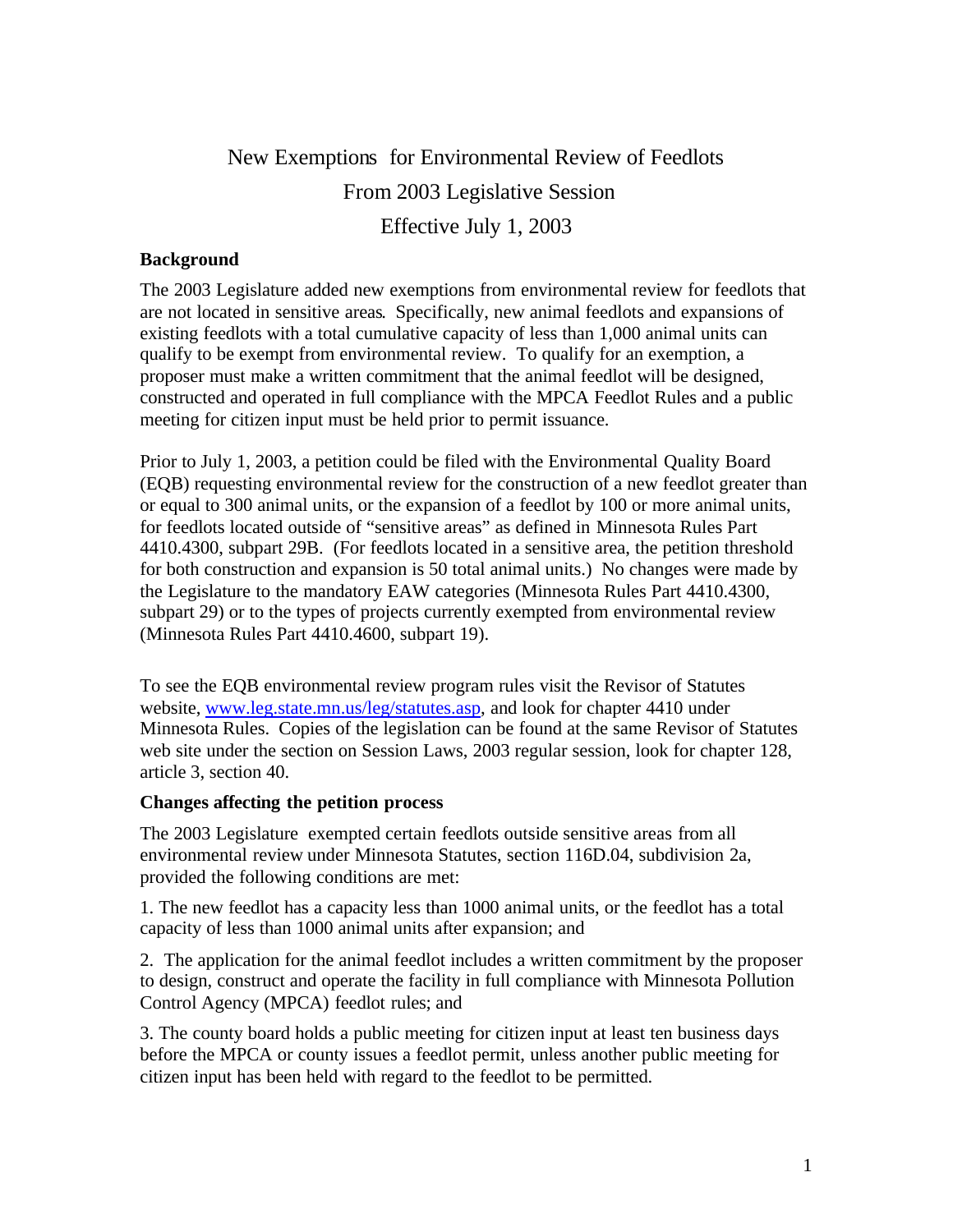The legislative changes became effective July 1, 2003.

## **Written commitment from feedlot applicant**

The MPCA has revised the feedlot permit application form to incorporate additional language that will satisfy the commitment requirement established by the Legislature

### **Public meeting for citizen input**

The purpose of the public meeting included in the conditions for exemption is to solicit citizen input for the permitting authority about the feedlot project. The information gathered can be considered by the MPCA or the county in making their decisions regarding the feedlot permit. The Legislature established this requirement to ensure that when a feedlot is exempted from the citizens petition process the public still has an opportunity to comment on potential environmental impacts of the feedlot proposal.

The new statute does not specify how these public meetings should be conducted. Presumably they are to be conducted following procedures typical of existing public meeting processes, such as public hearings held by county planning commissions on conditional use permit applications or regularly-scheduled board meetings. Alternative meeting procedures may also satisfy the requirement provided that all participants are afforded due process, the Open Meeting Law is complied with where applicable, and a meeting record is established. In setting the meeting procedures the following items should be considered:

- Notice of the meeting, including method(s), timing, recipients, and contents (time, date, place, subject, description of the feedlot proposal);
- Meeting procedures, including facilitator or chair, management of handout materials, and time limits (overall and on individual speakers);
- Record of meeting, including method of recording oral comments and collection of written submissions (including whether materials may be submitted after the meeting).

 Policies for public meetings should be developed in consultation with legal counsel or other advisers.

The entity holding the public meeting should consider coordinating or combining notice of the public meeting with the notice required in subdivision 7a of Minnesota Statutes section 116.07. That statute requires a person who is planning to construct or expand a feedlot with a capacity of 500 animal units or more either to provide mail notification to all landowners within 5,000 feet of a feedlot or to put a notice in a newspaper of general circulation in the affected area at least 20 business days before the issuance of any permit.

Whatever process is used for the public meeting for citizen input, it is important to maintain a record of the comments made at the meeting, any written material handed out and any written materials received and to provide the record to the MPCA or county permitting staff, whichever will issue the feedlot permit, in a timely fashion after the meeting. The record should include enough detail so that the permitters can know what information was conveyed at the meeting. As the statute provides, the feedlot permit